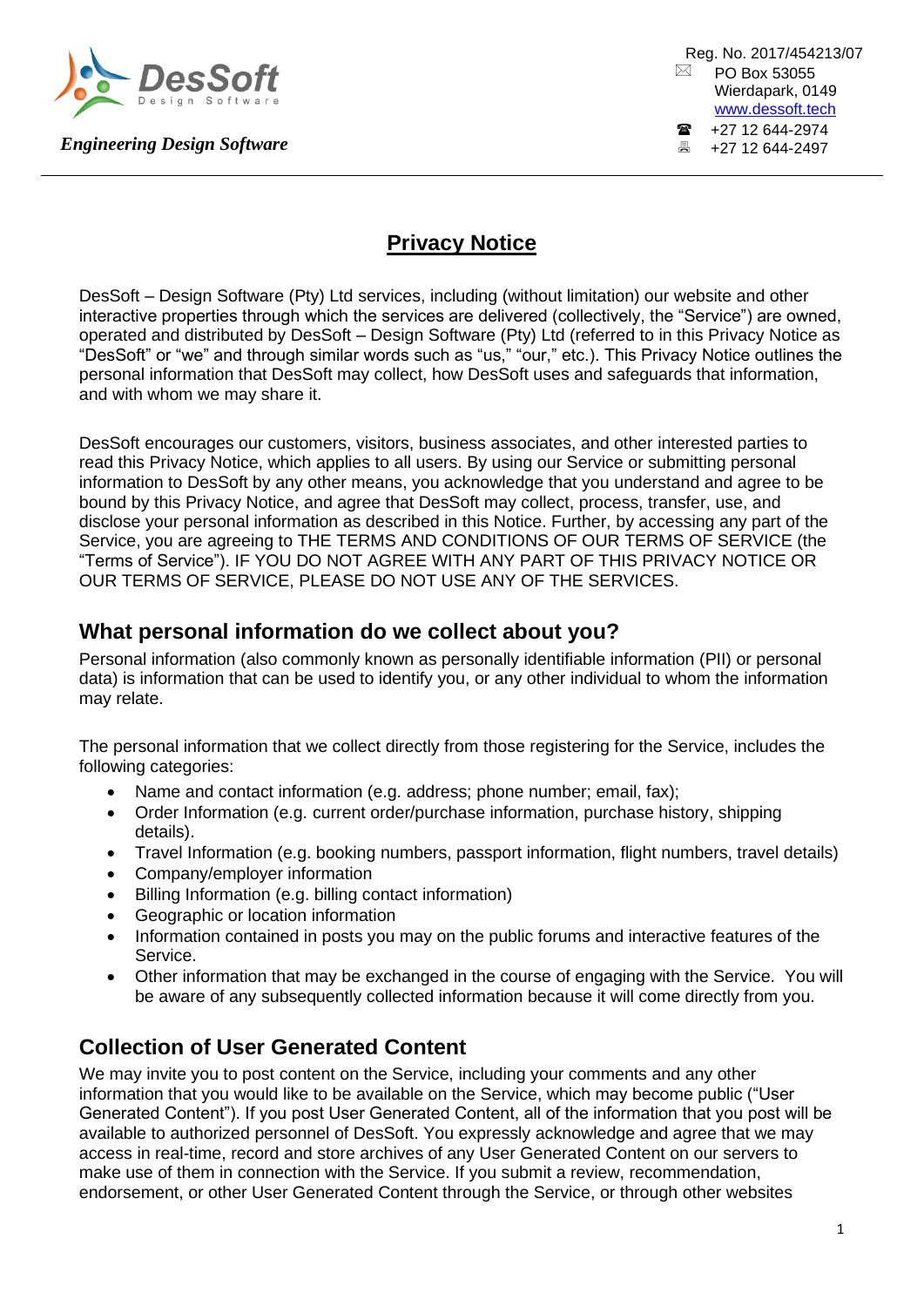

including Facebook, Instagram, Google, Yelp, and other similar channels, we may share that review, recommendation, endorsement or content publicly on the Service.

# **What are the sources of personal information collected by DesSoft?**

When providing personal information to DesSoft as described in this Notice, that personal information is collected directly from you, and you will know the precise personal information being collected by us. DesSoft does not collect personal information from any other sources, except where it may automatically be collected as described in the section titled "Cookies, Device Data, and How it is Used, if the information in that section is considered personal information.

## **Why does DesSoft collect your personal information?**

Subject to the terms of this Privacy Notice, DesSoft uses the above-described categories of personal information in several ways. Unless otherwise stated specifically, the above information may be used for any of the following purposes:

personal information in several ways. Unless otherwise stated specifically, the above information may be used for any of the following purposes:

- to administer the Service to you;
- to respond to your requests;
- to distribute communications relevant to your use of the Service, such as system updates or information about your use of the Service;
- as may be necessary to support the operation of the Service, such as for billing, account maintenance, and record-keeping purposes;
- to send to you DesSoft solicitations, product announcements, and the like that we feel may be of interest to you. Please note that you may "opt out" of receiving these marketing materials.
- in other manners after subsequent notice is provided to you and/or your consent is obtained, if necessary.
- DesSoft does not sell, re-sell, or distribute for re-sale your personal information.

#### **How do we share your Personal Information with third parties?**

If you agree to this in writing, we may provide any of the described categories of personal information to DesSoft employees, consultants, affiliates or other businesses or persons for the purpose of processing such information on our behalf in order to provide the Service to you. In such circumstances, we require that these parties agree to protect the confidentiality of such information consistent with the terms of this Privacy Notice.

We will not share your personal information with other, third-party companies for their commercial or marketing use without your consent or except as part of a specific program or feature which you will specifically be able to opt-out of.

In addition, we may release personal information: (i) to the extent we have a good-faith belief that such action is necessary to comply with any applicable law; (ii) to enforce any provision of the Terms of Service , protect ourselves against any liability, defend ourselves against any claims, protect the rights, property and personal safety of any user, or protect the public welfare; (iii) when disclosure is required to maintain the security and integrity of the Service, or to protect any user's security or the security of other persons, consistent with applicable laws (iv) to respond to a court order, subpoena,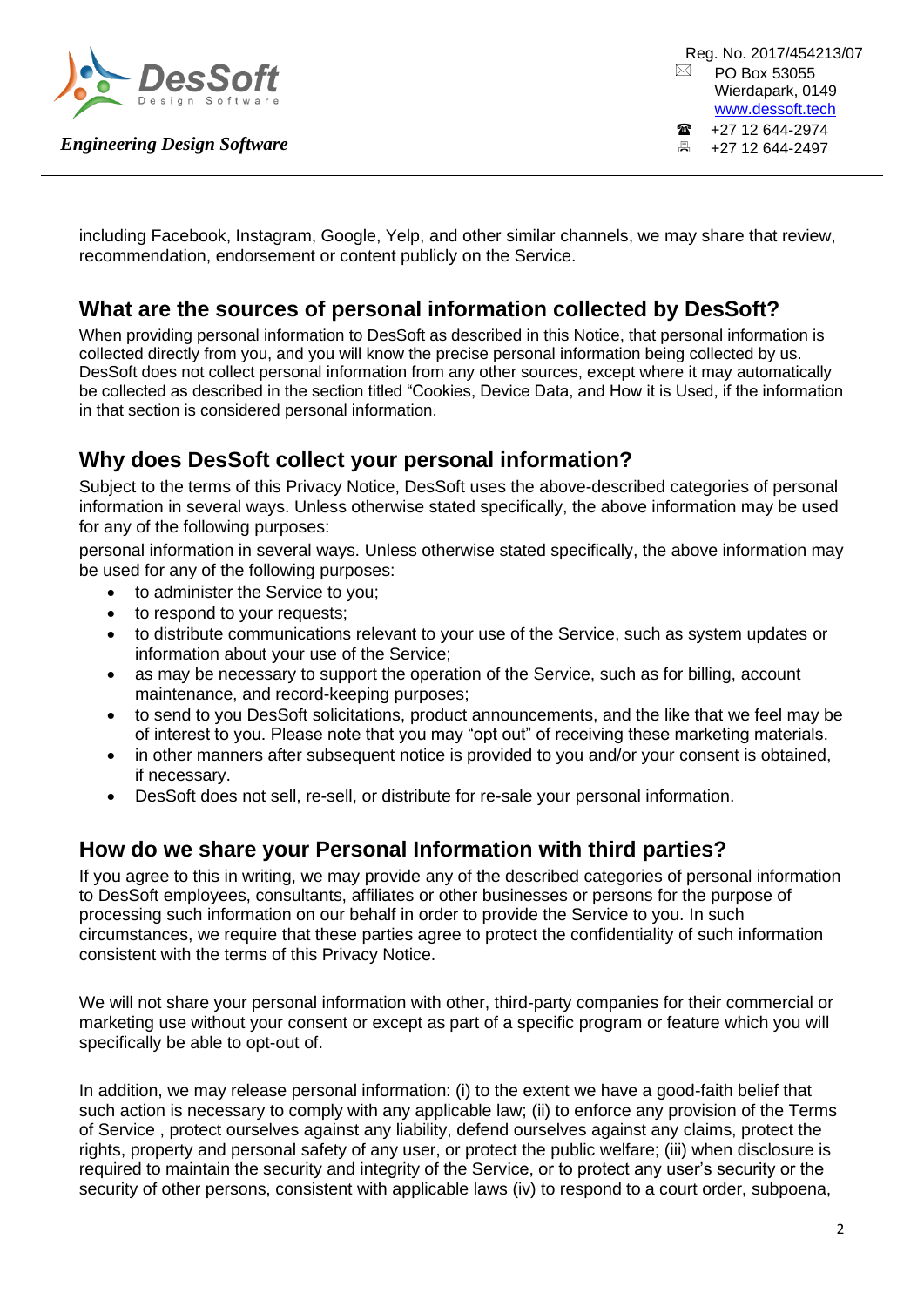

search warrant, or other legal process, to the extent permitted and as restricted by law; or (v) in the event that we go through a business transition, such as a merger, divestiture, acquisition, liquidation or sale of all or a portion of our assets.

## **Direct Marketing Communications**

We may communicate with you using email, SMS, and other channels (sometimes through automated means) as part of our effort to market our products or services, administer or improve our products or services, or for other reasons stated in this Privacy Notice. You have an opportunity to withdraw consent to receive such direct marketing communications, as permitted by law.

If you no longer wish to receive correspondence, emails, or other communications from us, you may opt-out by using the UNSUBSCRIBE link in any email communication you may have received. Further, you may express your communication preferences by:

- Noting your preferences at the time you register your account with the Site [or our mobile application];
- Logging into your account settings and updating your preferences; Contacting us using the contact information provided below;

Please note that you may continue to receive non-marketing communications as may be required to maintain your relationship with DesSoft.

In addition to the communication described here, you may receive third-party marketing communications from providers we have engaged to market or promote our products and services. These third-party providers may be using communications lists they have acquired on their own, and you may have opted-in to those lists through other channels. If you no longer wish to receive emails, SMSs, or other communications from such third parties, you may need to contact that third party directly.

## **Retention of Data**

DesSoft will retain your personal information only for as long as is necessary for the purposes set out in this Notice. We will retain and use personal information to the extent necessary to comply with our legal obligations (for example, if we are required to retain your data to comply with applicable laws), resolve disputes and enforce our legal agreements and policies.

DesSoft will also retain usage data for internal analysis purposes. Usage data is generally retained for a shorter period of time, except when this data is used to strengthen the security or to improve the functionality of our Sites and/or Portals, or we are legally obligated to retain this data for longer periods.

#### **Cookies, Device Data, and How it is Used.**

When you use our Service, we may record unique identifiers associated with your device (such as the device ID and IP address), your activity within the Service, and your network location. DesSoft uses aggregated information (such as anonymous user usage information, cookies, IP addresses,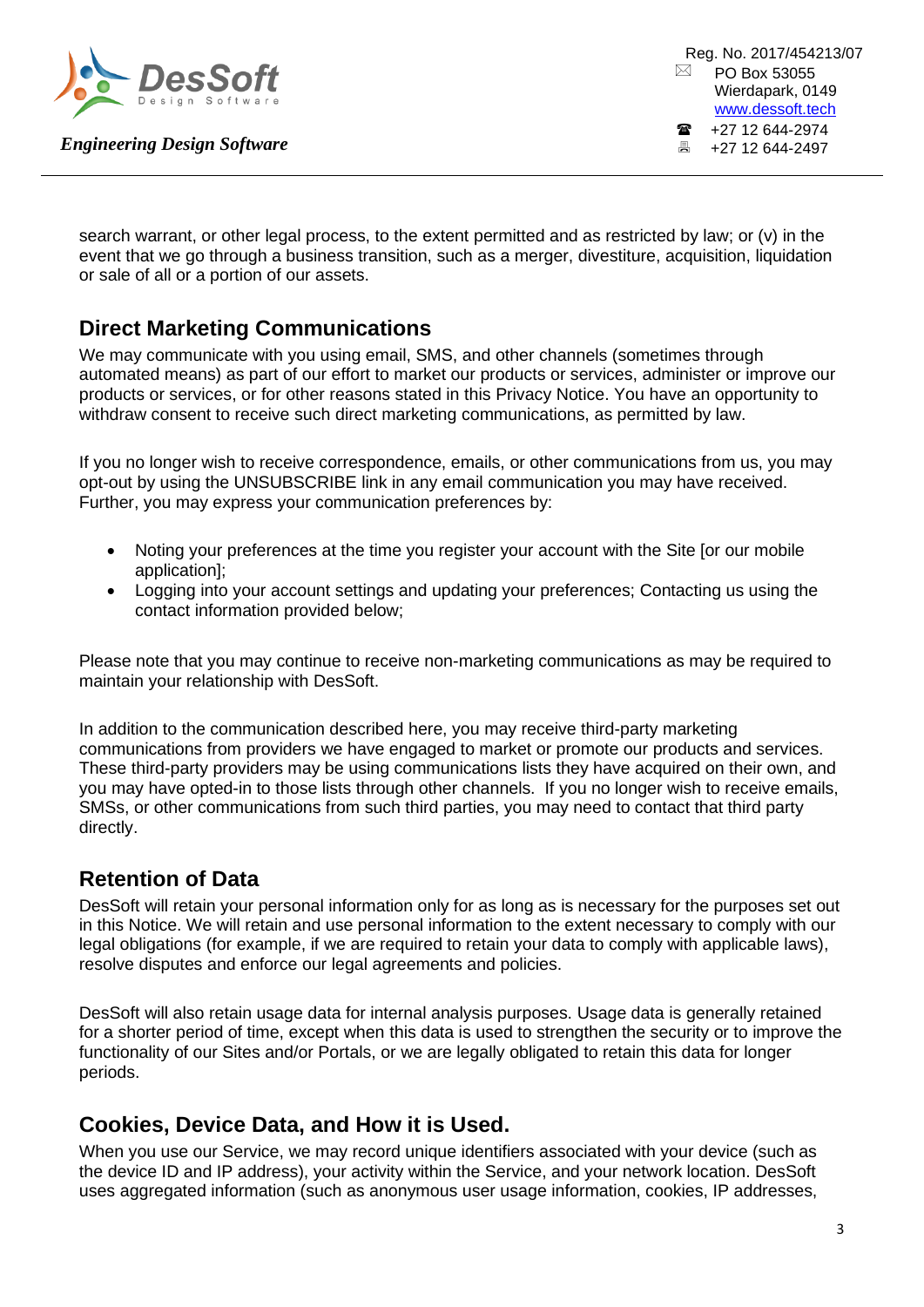

Reg. No. 2017/454213/07  $\boxtimes$  PO Box 53055 Wierdapark, 0149 [www.dessoft.tech](http://www.dessoft.tech/)  $\bullet$  +27 12 644-2974<br> $\bullet$  +27 12 644-2497 +27 12 644-2497

browser type, clickstream information, etc.) to improve the quality and design of the Service and to create new features, promotions, functionality, and services by storing, tracking, and analyzing user preferences and trends. Specifically, we may automatically collect the following information about your use of Service through cookies, web beacons, and other technologies:

- domain name
- browser type and operating system
- web pages you view
- links you click
- IP address
- the length of time you visit the Sites, Portals, and/or Services
- the referring URL or the webpage that led you to the Sites

We may also collect information regarding application-level events, such as crashes, and associate that temporarily with your account to provide customer service. In some circumstances, we may combine this information with personal information collected from you (and third-party service providers may do so on behalf of us).

In addition, we may use "cookies," clear gifs, and log file information that help us determine the type of content and pages to which you link, the length of time you spend at any particular area of the Service, and the portion of the Service you choose to use. A cookie is a small text file that is sent by a website to your computer or mobile device where it is stored by your web browser. A cookie contains limited information, usually a unique identifier and the name of the site. Your browser has options to accept, reject or provide you with notice when a cookie is sent. Our cookies can only be read by DesSoft; they do not execute any code or virus; and **they do not contain any personal information**. Cookies allow DesSoft to serve you better and more efficiently, and to personalize your experience with the Service. We may use cookies for many purposes, including (without limitation) to save your password so you don't have to re-enter it each time you visit the Service, and to deliver content (which may include third party advertisements) specific to your interests.

We may use third party service providers to help us analyze certain online activities. For example, these service providers may help us measure the performance of our online campaigns or analyze visitor activity on the Service. We may permit these service providers to use cookies and other technologies to perform these services for DesSoft. We do not share any personal information about our customers with these third-party service providers, and these service providers do not collect such personal information on our behalf. Our third-party service providers are required to comply fully with this Privacy Notice.

#### **International Data Transfer**

For individuals located outside the [Country of company headquarters], in particular in Switzerland, the United Kingdom and the European Economic Area (EEA), please note that DesSoft is a South African based company. DesSoft does not market to or solicit customers from outside the [Country of company headquarters], therefore, users of the Service should not expect to avail themselves of the rights provided under the EU's General Data Protection Regulation ("GDPR"). If you use the Service, all information, including personal information, will be transferred to DesSoft in the [Country of company headquarters]. By using the Service, you unambiguously consent to the transfer of your personal information and other information to the [Country of company headquarters] and elsewhere for the purposes and uses described in this Notice. Further, you acknowledge that DesSoft is not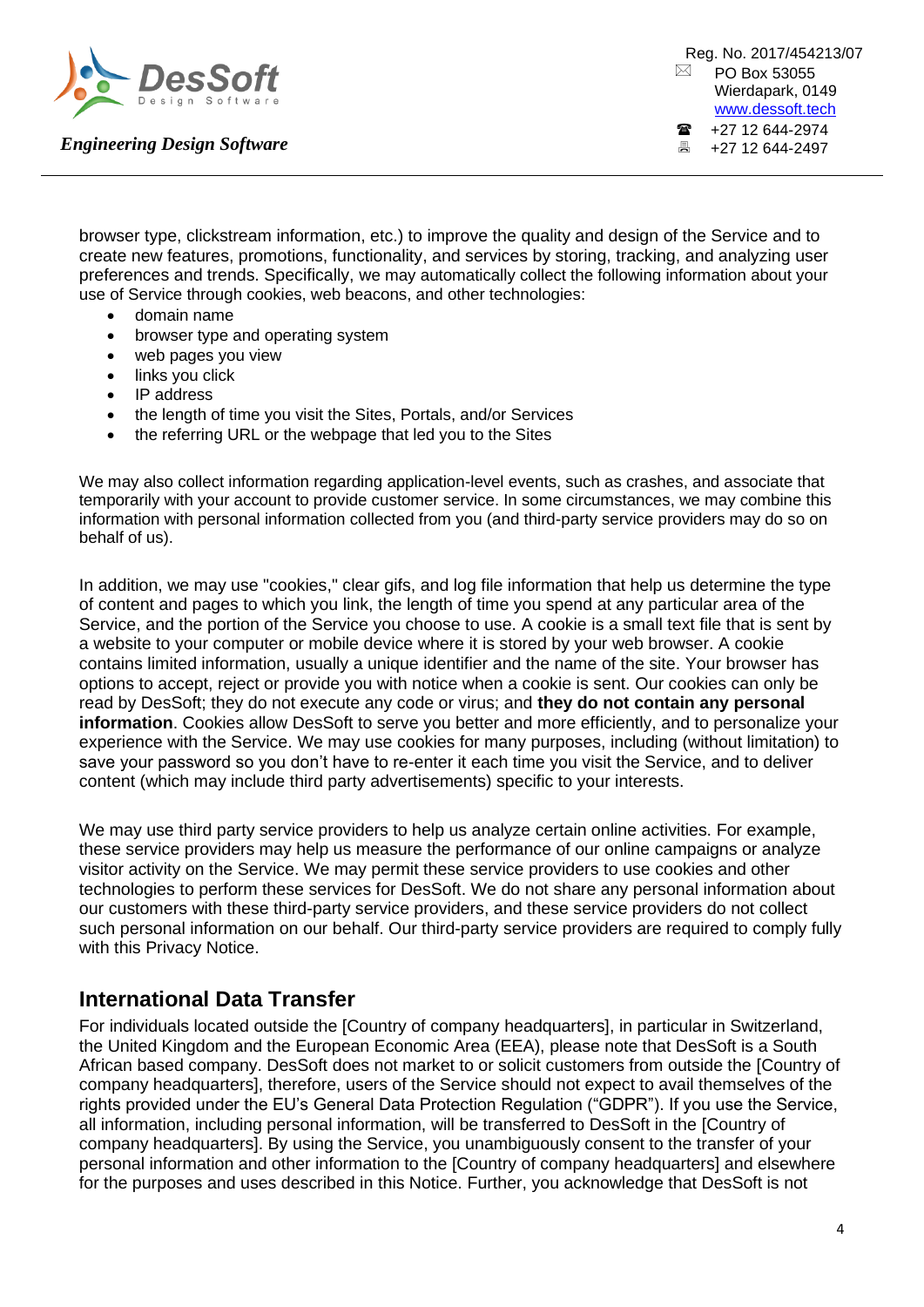

subject to the GDPR or similar international privacy laws, and, therefore, you will be unable to claim the privacy rights provided in those laws.

We may use third party service providers to help us deliver certain services, and it may result in the processing of personal information in data centers and locations outside of the [Country of company headquarters]. For example, these service providers may provide us with essential information technology or tools we use to run our business. We may permit these service providers to process our business information and/or your personal information. We do not permit these service providers to process any personal information outside of a contract, and these service providers may collect personal information on our behalf. Our third-party service providers are required to comply fully with this Privacy Notice.

## **South African Privacy Rights**

If you are a South African resident, South Africa law may provide you with certain rights with regard to your personal information under the Protection of Personal Information Act ("POPIA") and Promotion of Access to Information Act ("PAIA") as well the Consumer Protection Act Throughout this Privacy Notice you will find information required by POPIA regarding the categories of personal information collected from you; the purposes for which we use personal information, and the categories of third parties your data may be shared with. This information is current as of the date of the Notice and is applicable in the 12 months preceding the effective date of the Notice.

As a South African resident, the POPIA and PAIA provide you the ability to make inquiries regarding to your personal information. Specifically, the degree to which the information is not already provided in this Privacy Notice, you have the right to request disclosure or action your personal information, including:

- If your personal information is collected by us.
- The specific pieces of personal information collected about you.
- The ability to correct or delete certain personal information collected about you.
- The ability to delete all the personal information collected about you, subject to certain exceptions.
- To opt-in or opt-out of direct marketing to you.
- To object to processing of your personal information, or
- Appeal any rejection of access to your personal information.

You may submit a request regarding your rights under POPIA or PAIA by submitting a request through the sending an email to info@dessoft.co.za or by contacting us at one of the following: Call us on: 012 644 2974.

If we receive a POPIA request from you, we will first make a determination regarding the applicability of the law, and we will then take steps to verify your identity prior to responding. The steps to verify your identity may vary based on our relationship with you, but, at a minimum, it will take the form of confirming and matching the information submitted in the request with information already held by DesSoft and/or contacting you through previously used channels to confirm that you submitted the request (i.e. confirming identity through contact information that we have on file, and/or the contact information submitted to make the request).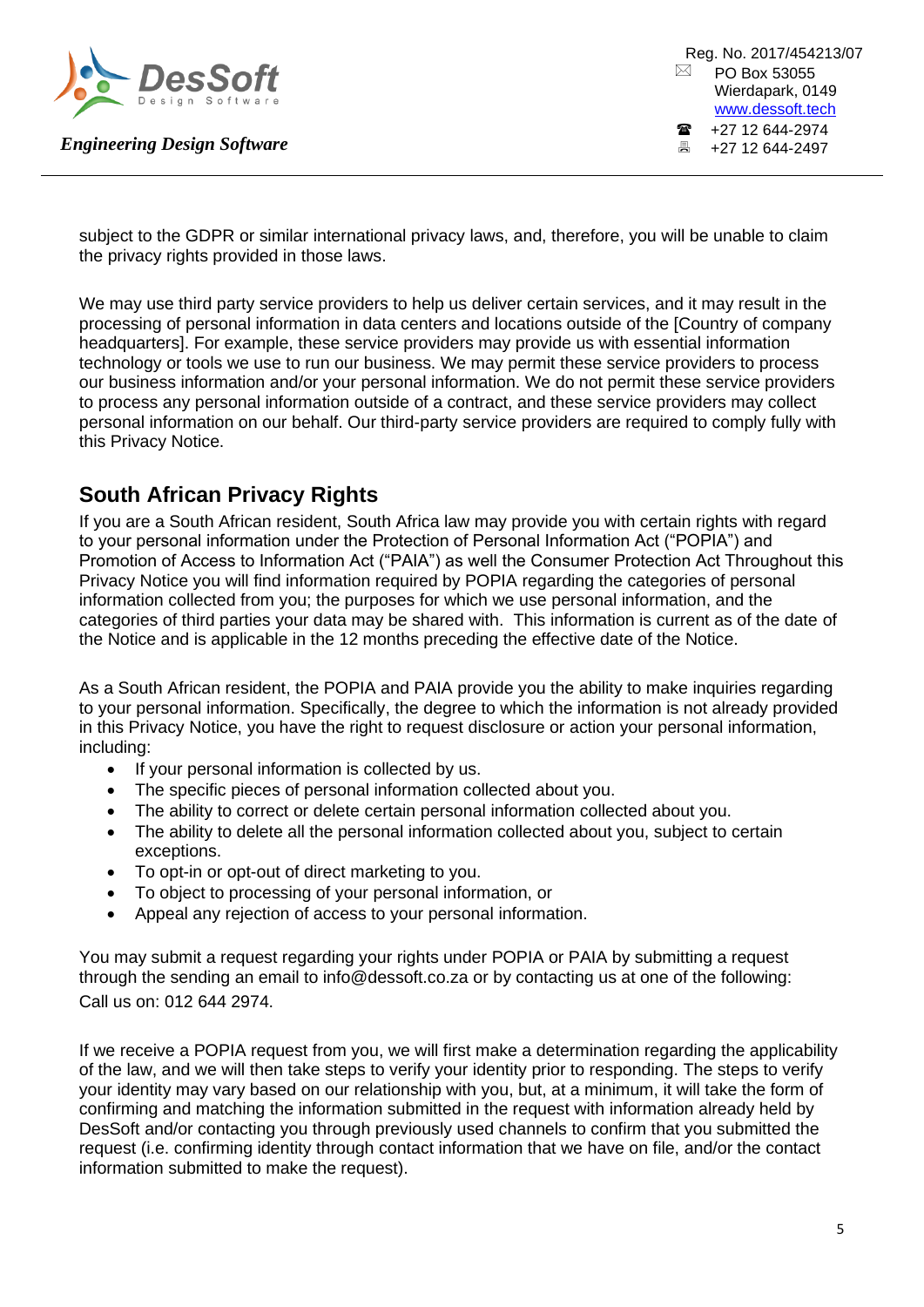

Reg. No. 2017/454213/07  $\boxtimes$  PO Box 53055 Wierdapark, 0149 [www.dessoft.tech](http://www.dessoft.tech/)  $\bullet$  +27 12 644-2974<br> $\bullet$  +27 12 644-2497 +27 12 644-2497

DesSoft does not knowingly collect or process the special personal information such as your religious or philosophical beliefs, race or ethnic origins, trade union memberships, political persuasion, health or sex life, or your criminal behavior or biometric information.

If you have a comment, question, or complaint about how we are processing your personal information, we hope that you contact us at info@dessoft.co.za in order to allow us to resolve the matter. In addition, if you are located in the Republic of South Africa, you may submit a complaint regarding the processing of your personal information to the Information Regulator at the following link: [https://www.justice.gov.za/inforeg/contact.html.](https://www.justice.gov.za/inforeg/contact.html)

## **Third Party Advertisers**

We may allow other companies, called third-party ad servers or ad networks, to serve advertisements within the Service. These third-party ad servers or ad networks use technology to send, directly to your device, the advertisements and links that appear on the Service. They automatically receive your device ID and IP address when this happens. They may also use other technologies (such as cookies, JavaScript, or Web Beacons) to measure the effectiveness of their advertisements and to personalize the advertising content you see. You should consult the respective privacy policies of these third-party ad servers or ad networks for more information on their practices and for instructions on how to opt-out of certain practices. This Privacy Notice does not apply to them, and we cannot control their activities.

#### **Information Storage and Security**

We employ industry-standard and/or generally accepted security measures designed to secure the integrity and confidentiality of all information submitted through the Service. However, the security of information transmitted through the internet or via a mobile device can never be guaranteed. We are not responsible for any interception or interruption of any communications through the internet or for changes to or losses of data.

Users of the Service are responsible for maintaining the security of any password, user ID or other form of authentication involved in obtaining access to password protected or secure areas of the Service. In order to protect you and your information, we may suspend your use of any of the Service, without notice, pending an investigation, if any breach of security is suspected.

The Service may contain links to other websites maintained by third parties. Please be aware that we exercise no control over linked sites and DesSoft is not responsible for the privacy practices or the content of such sites. Each linked site maintains its own independent privacy and data collection policies and procedures, and you are encouraged to view the privacy policies of these other sites before providing any personal information.

You hereby acknowledge and agree that DesSoft is not responsible for the privacy practices, data collection policies and procedures, or the content of such third-party sites, and you hereby release DesSoft from any and all claims arising out of or related to the privacy practices, data collection policies and procedures, and/or the content of such third-party sites.